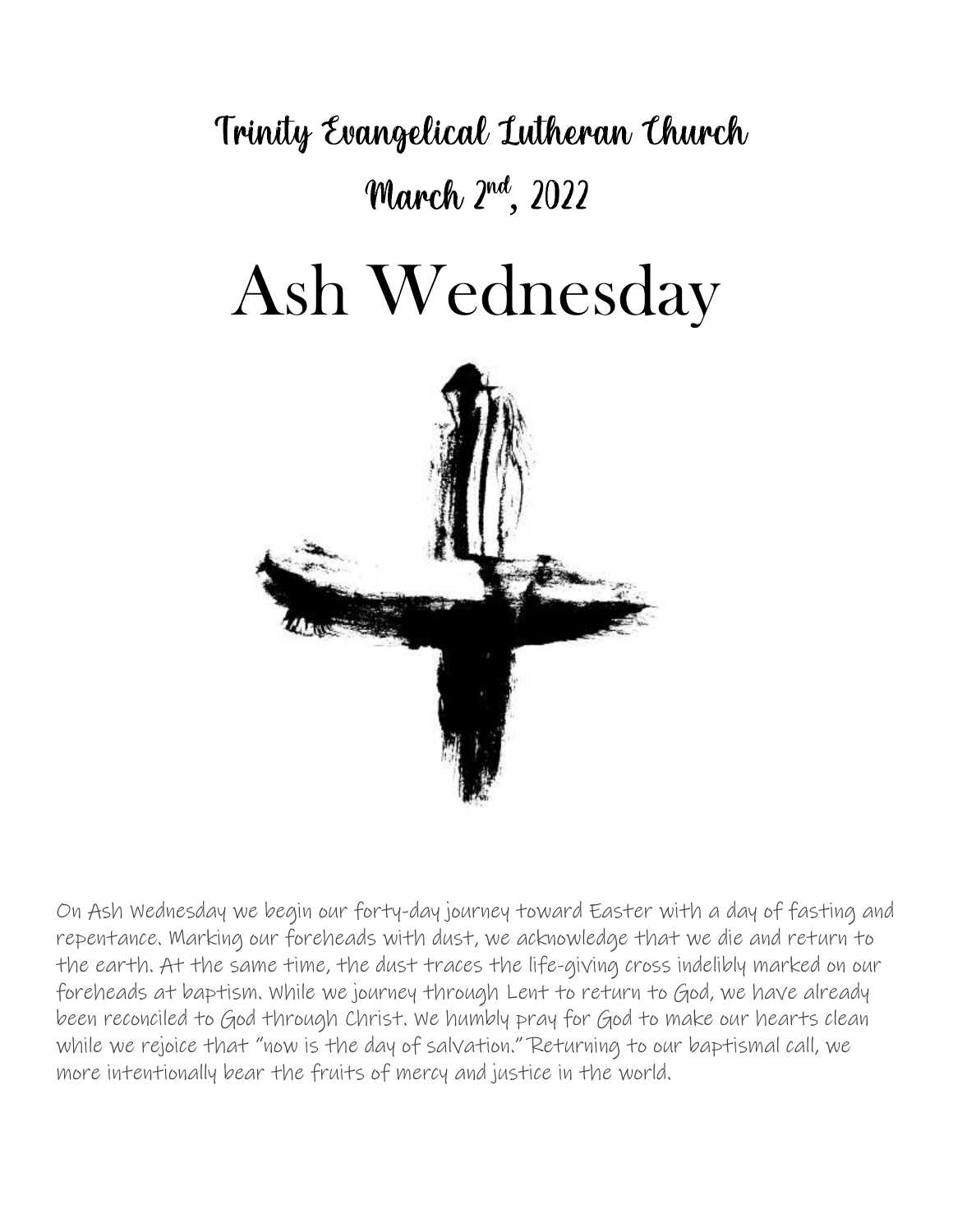- **PRELUDE**
- **WELCOME**
- **ANNOUNCEMENTS**
- **PRAYER REQUESTS**

**For sections with a \*, please stand as you are able.**

**GATHERING** *The assembly gathers in silence.*

#### \***GATHERING HYMN:**

Just As I Am, without One Plea







- 5 Just as I am, thou wilt receive, wilt welcome, pardon, cleanse, relieve; because thy promise I believe, O Lamb of God, I come, I come.
- 6 Just as I am; thy love unknown has broken ev'ry barrier down; now to be thine, yea, thine alone, O Lamb of God, I come, I come.

Text: Charlotte Elliott, 1789-1871 Music: WOODWORTH, William B. Bradbury, 1816-1868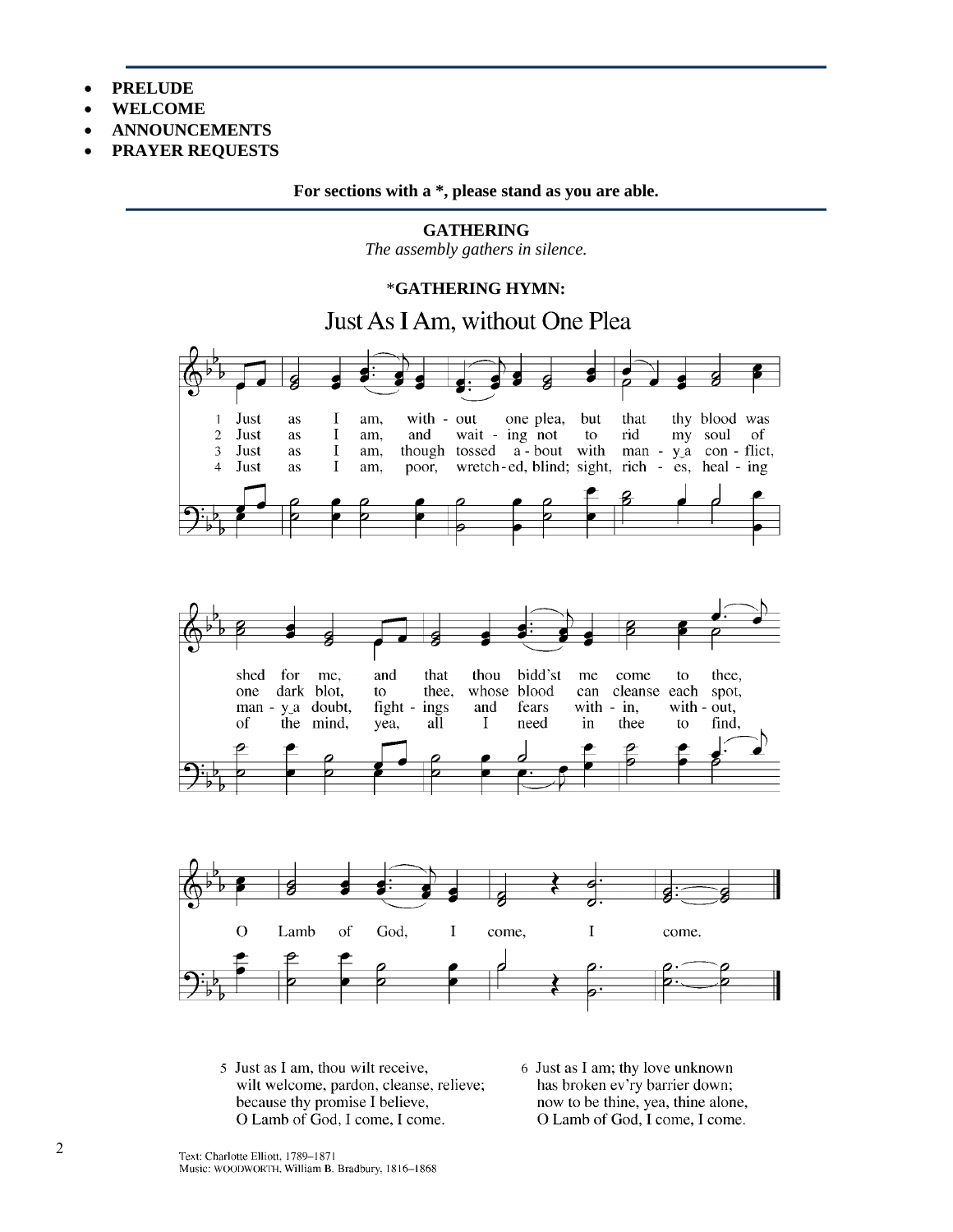#### **\*GREETING**

#### L: The Lord be with you.

#### **ALL**: **And also with you.**

#### **\*PRAYER OF THE DAY**

L: Let us pray.

Almighty and ever-living God, you hate nothing you have made, and you forgive the sins of all who are penitent. Create in us new and honest hearts, so that, truly repenting of our sins, we may receive from you, the God of all mercy, full pardon and forgiveness through your Son, Jesus Christ, our Savior and Lord, who lives and reigns with you and the Holy Spirit, one God, now and forever.

#### **ALL: Amen.**

### **FIRST READING: Joel 2:1-2, 12-17**

L:  ${}^{1}$ Blow the trumpet in Zion; sound the alarm on my holy mountain! Let all the inhabitants of the land tremble, for the day of the LORD is coming, it is near—  $2a$  day of darkness and gloom, a day of clouds and thick darkness! Like blackness spread upon the mountains a great and powerful army comes; their like has never been from of old, nor will be again after them in ages to come.  $12$ Yet even now, says the LORD, return to me with all your heart, with fasting, with weeping, and with mourning;  $13$ <sub>rend</sub> your hearts and not your clothing. Return to the LORD, your God, for he is gracious and merciful, slow to anger, and abounding in steadfast love, and relents from punishing. <sup>14</sup>Who knows whether he will not turn and relent, and leave a blessing behind him, a grain offering and a drink offering for the LORD, your God?

<sup>15</sup>Blow the trumpet in Zion; sanctify a fast; call a solemn assembly; <sup>16</sup>gather the people.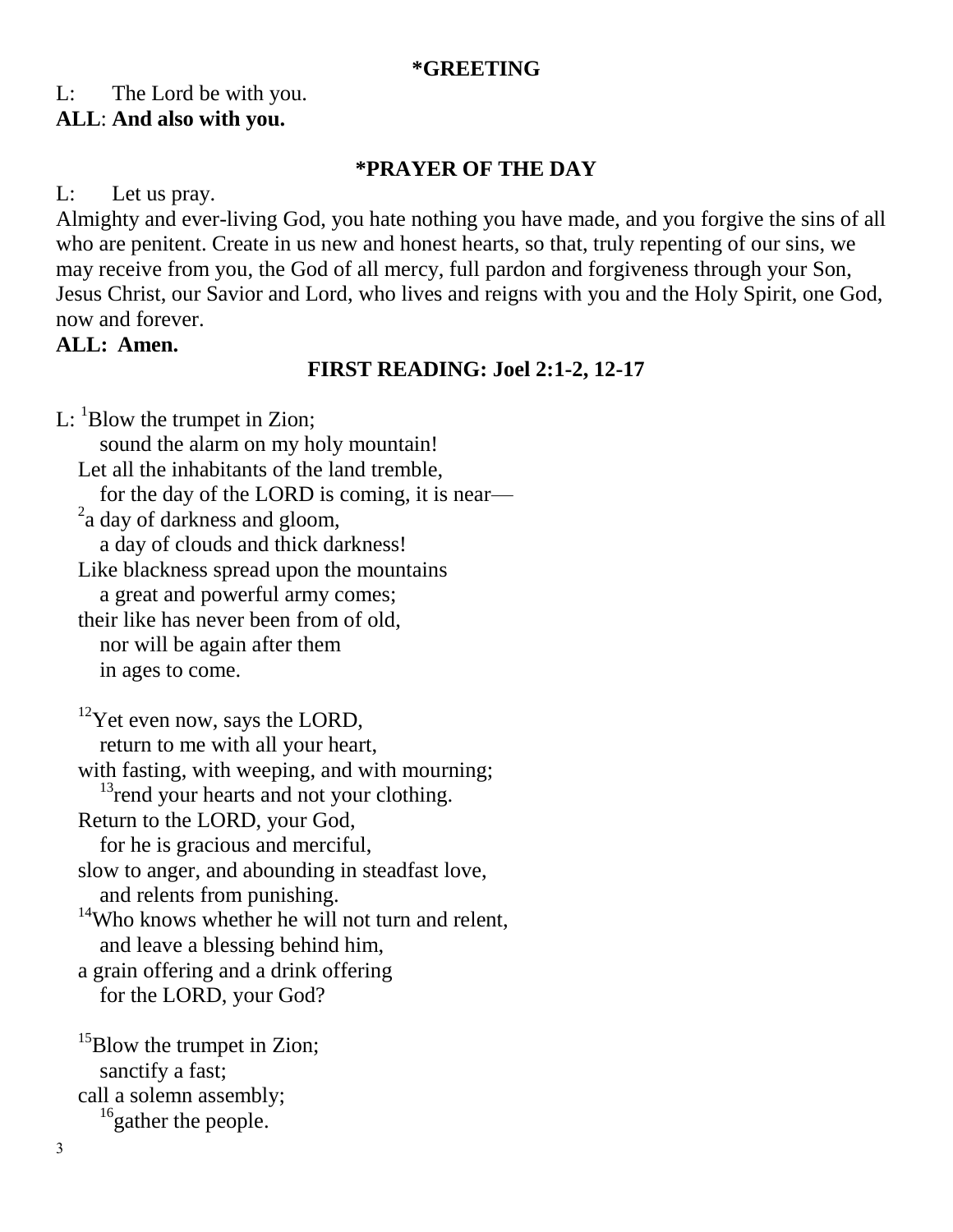Sanctify the congregation; assemble the aged; gather the children, even infants at the breast. Let the bridegroom leave his room, and the bride her canopy.

<sup>17</sup>Between the vestibule and the altar let the priests, the ministers of the LORD, weep. Let them say, "Spare your people, O LORD, and do not make your heritage a mockery, a byword among the nations.

Why should it be said among the peoples, 'Where is their God?'"

L: The word of the Lord.

# **ALL: Thanks be to God.**

# **PSALM: Psalm 51:1-17**

- L:  $\frac{1}{1}$ Have mercy on me, O God, according to your steadfast love; in your great compassion blot out my offenses.
- **ALL: <sup>2</sup>Wash me through and through from my wickedness, and cleanse me from my sin.**
- $\mathbf{L}$ :  ${}^{3}$ For I know my offenses,

and my sin is ever before me.

# **ALL: <sup>4</sup>Against you only have I sinned and done what is evil in your sight; so you are justified when you speak and right in your judgment.**

- L: <sup>5</sup>Indeed, I was born steeped in wickedness, a sinner from my mother's womb.
- **ALL: <sup>6</sup> Indeed, you delight in truth deep within me, and would have me know wisdom deep within.**
- $\mathbf{L}$  $\mu$ <sup>7</sup>Remove my sins with hyssop, and I shall be clean; wash me, and I shall be purer than snow.
- **ALL: <sup>8</sup>Let me hear joy and gladness;**

# **that the body you have broken may rejoice.**

- L:  $9$ Hide your face from my sins, and blot out all my wickedness.
- **ALL: <sup>10</sup>Create in me a clean heart, O God, and renew a right spirit within me.**
- L:  $\frac{11}{2}$ Cast me not away from your presence, and take not your Holy Spirit from me.
- **ALL: <sup>12</sup>Restore to me the joy of your salvation**
- 4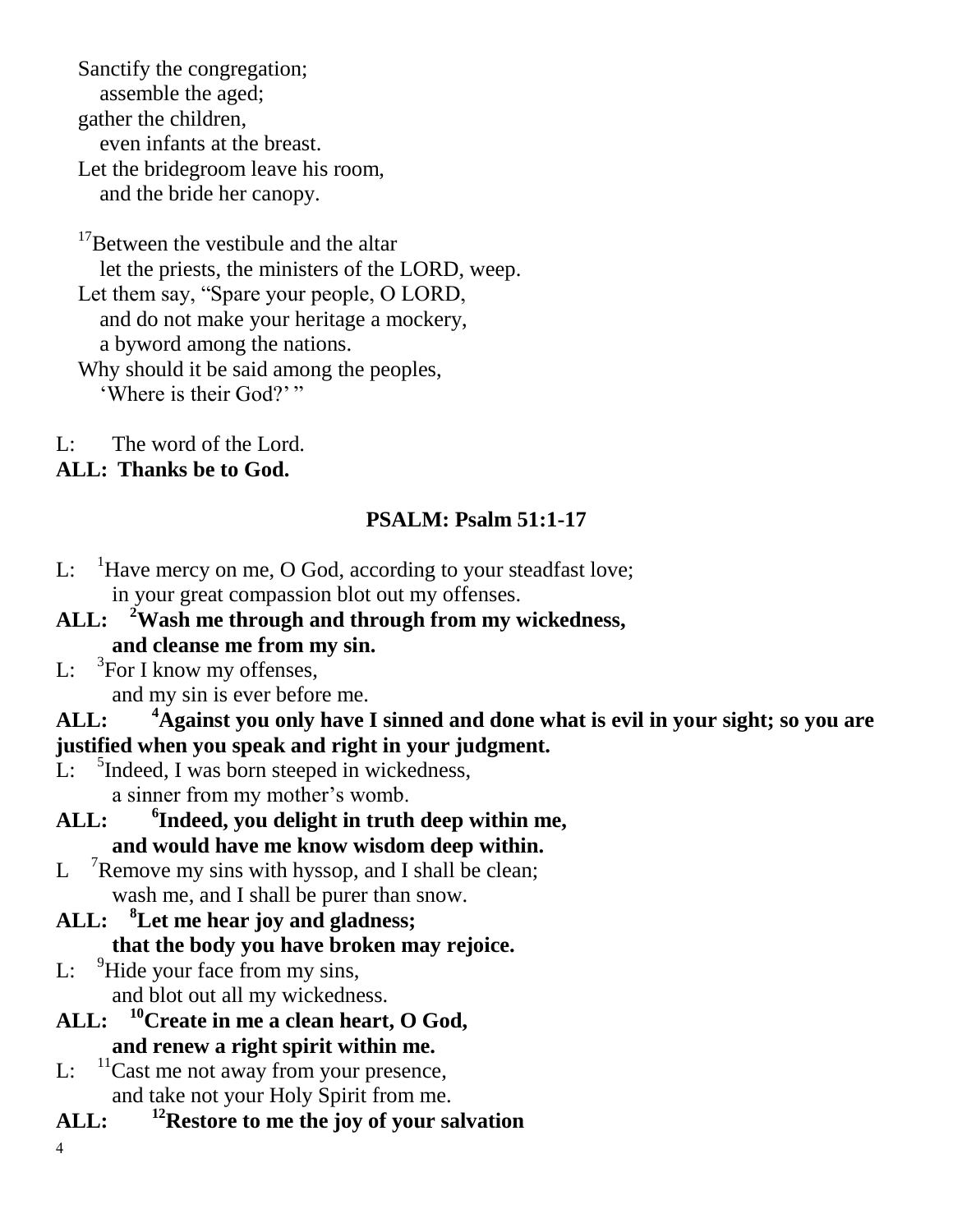# **and sustain me with your bountiful Spirit.**

- L:  $^{13}$ Let me teach your ways to offenders, and sinners shall be restored to you.
- **ALL: <sup>14</sup>Rescue me from bloodshed, O God of my salvation, and my tongue shall sing of your righteousness.**
- L:  $^{15}$ O Lord, open my lips, and my mouth shall proclaim your praise.
- **ALL: <sup>16</sup>For you take no delight in sacrifice, or I would give it. You are not pleased with burnt offering.**
- L: <sup>17</sup>The sacrifice of God is a troubled spirit; a troubled and broken heart, O God, you will not despise.

# **SECOND READING: 2 Corinthians 5:20b--6:10**

L: <sup>20b</sup>We entreat you on behalf of Christ, be reconciled to God. 21For our sake he made him to be sin who knew no sin, so that in him we might become the righteousness of God.

As we work together with him, we urge you also not to accept the grace of God in vain.  ${}^{2}$ For he says,

"At an acceptable time I have listened to you,

and on a day of salvation I have helped you."

See, now is the acceptable time; see, now is the day of salvation! <sup>3</sup>We are putting no obstacle in anyone's way, so that no fault may be found with our ministry,  $4$  but as servants of God we have commended ourselves in every way: through great endurance, in afflictions, hardships, calamities, <sup>5</sup>beatings, imprisonments, riots, labors, sleepless nights, hunger; <sup>6</sup>by purity, knowledge, patience, kindness, holiness of spirit, genuine love, <sup>7</sup>truthful speech, and the power of God; with the weapons of righteousness for the right hand and for the left; <sup>8</sup>in honor and dishonor, in ill repute and good repute. We are treated as impostors, and yet are true;  $9a$ s unknown, and yet are well known; as dying, and see—we are alive; as punished, and yet not killed;  $^{10}$ as sorrowful, yet always rejoicing; as poor, yet making many rich; as having nothing, and yet possessing everything.

L: The word of the Lord. **ALL: Thanks be to God.**

# **GOSPEL ACCLAMATION**

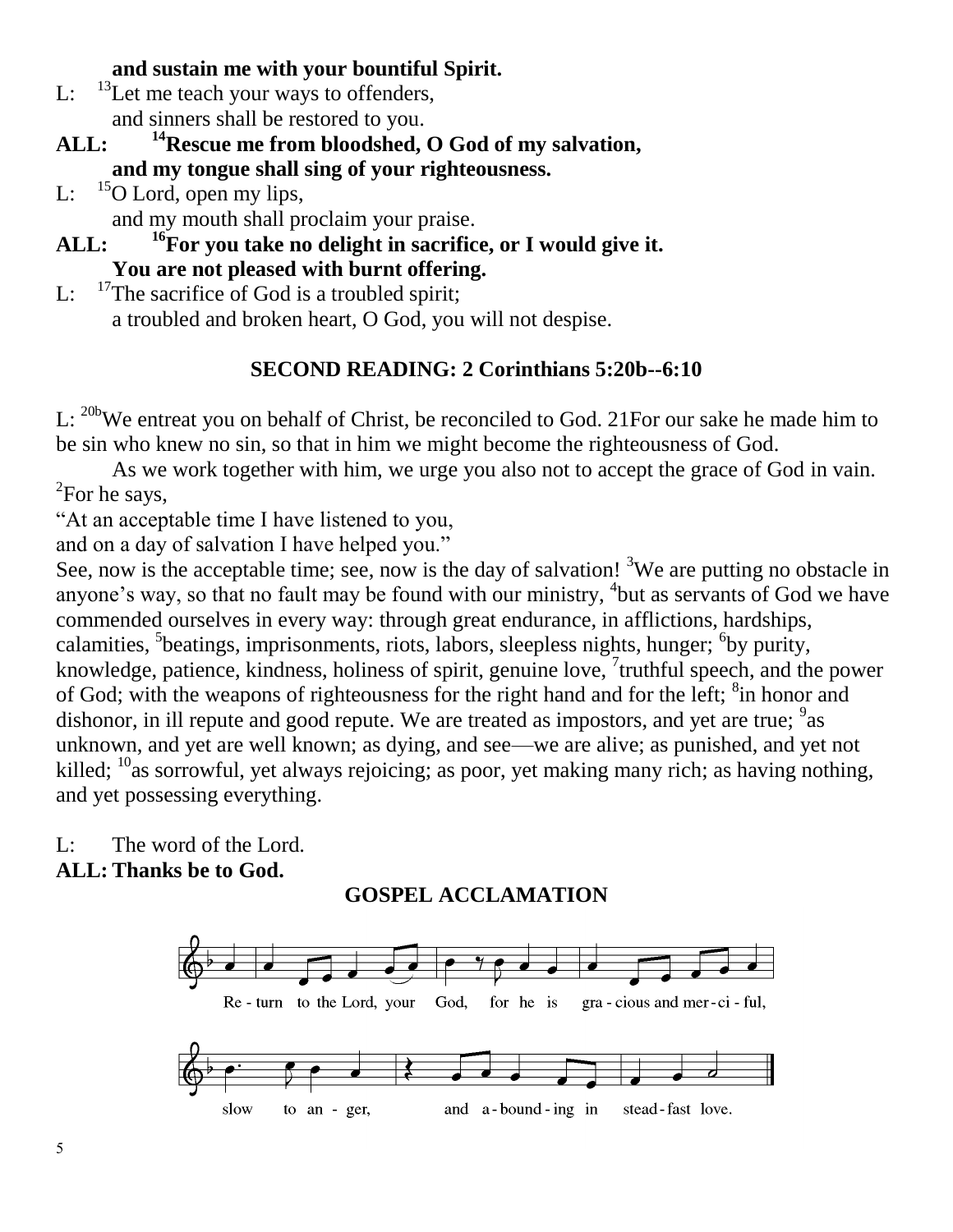#### \***GOSPEL: Matthew 6:1-6, 16-21**

L: The holy gospel according to Matthew.

#### **ALL: Glory to you, O Lord.**

L: [Jesus said to the disciples:]  $\text{``Beware of practicing your piety before others in order to be}$ seen by them; for then you have no reward from your Father in heaven.

<sup>2</sup>"So whenever you give alms, do not sound a trumpet before you, as the hypocrites do in the synagogues and in the streets, so that they may be praised by others. Truly I tell you, they have received their reward. <sup>3</sup>But when you give alms, do not let your left hand know what your right hand is doing, <sup>4</sup>so that your alms may be done in secret; and your Father who sees in secret will reward you.

<sup>5</sup>"And whenever you pray, do not be like the hypocrites; for they love to stand and pray in the synagogues and at the street corners, so that they may be seen by others. Truly I tell you, they have received their reward. <sup>6</sup>But whenever you pray, go into your room and shut the door and pray to your Father who is in secret; and your Father who sees in secret will reward you.

 $16$ "And whenever you fast, do not look dismal, like the hypocrites, for they disfigure their faces so as to show others that they are fasting. Truly I tell you, they have received their reward. <sup>17</sup>But when you fast, put oil on your head and wash your face,  $^{18}$ so that your fasting may be seen not by others but by your Father who is in secret; and your Father who sees in secret will reward you.

<sup>19</sup>"Do not store up for yourselves treasures on earth, where moth and rust consume and where thieves break in and steal;  $^{20}$  but store up for yourselves treasures in heaven, where neither moth nor rust consumes and where thieves do not break in and steal.  $^{21}$ For where your treasure is, there your heart will be also."

L: The gospel of the Lord.

# **ALL: Praise to you, O Christ.**

#### **SERMON: Pastor Rick Mollenkopf-Grill**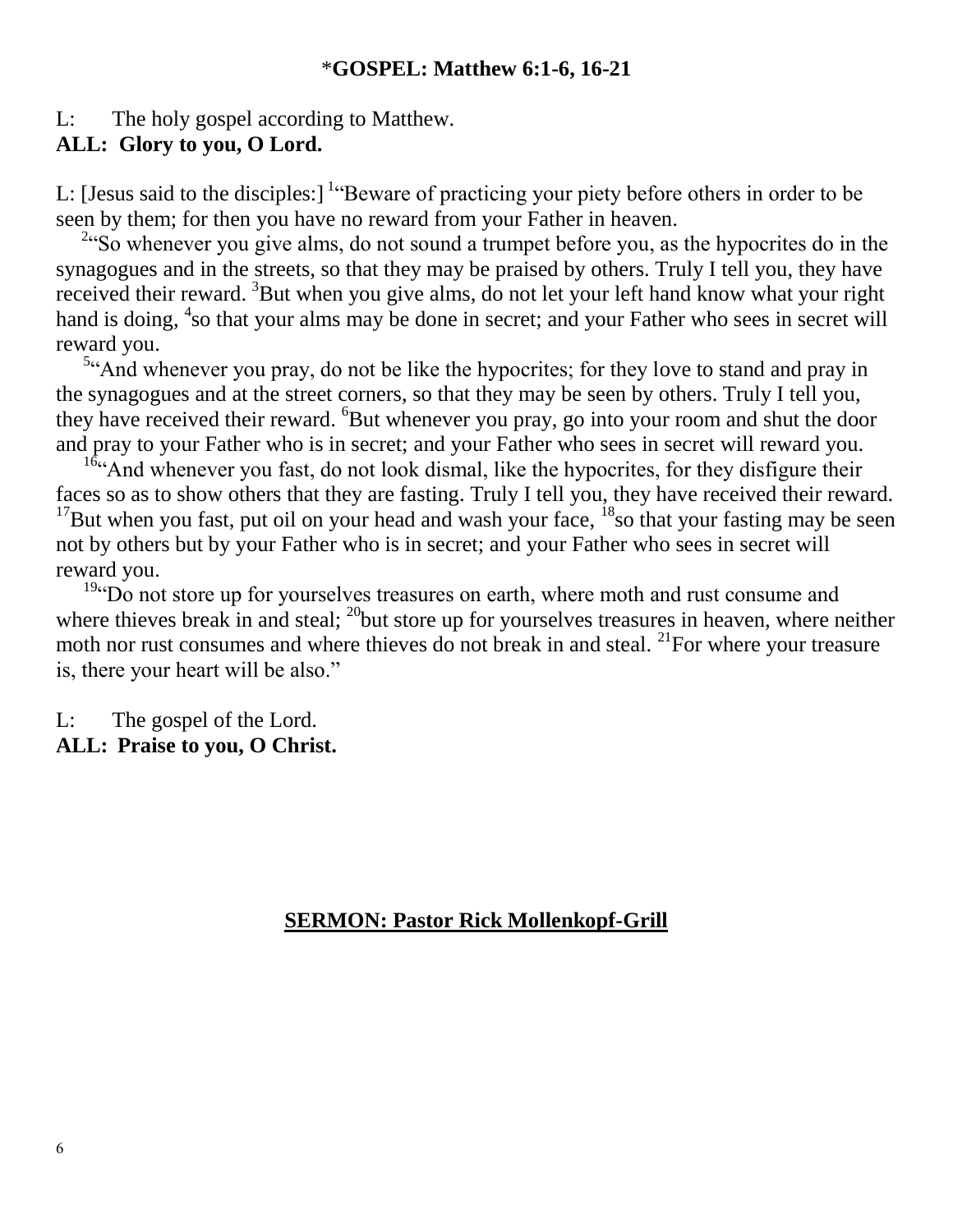#### **HYMN OF THE DAY: Bless Now, O God, the Journey**



FOR SCHOOFFAN, Welsh tune, 19th cent.<br>Text © 1991 GIA Publications, Inc., 7404 S. Mason Ave., Chicago, IL 60638. www.giamusic.com. 800.442.3358.<br>All rights reserved. Used by permission.

Duplication in any form prohibited without permission or valid license from copyright administrator.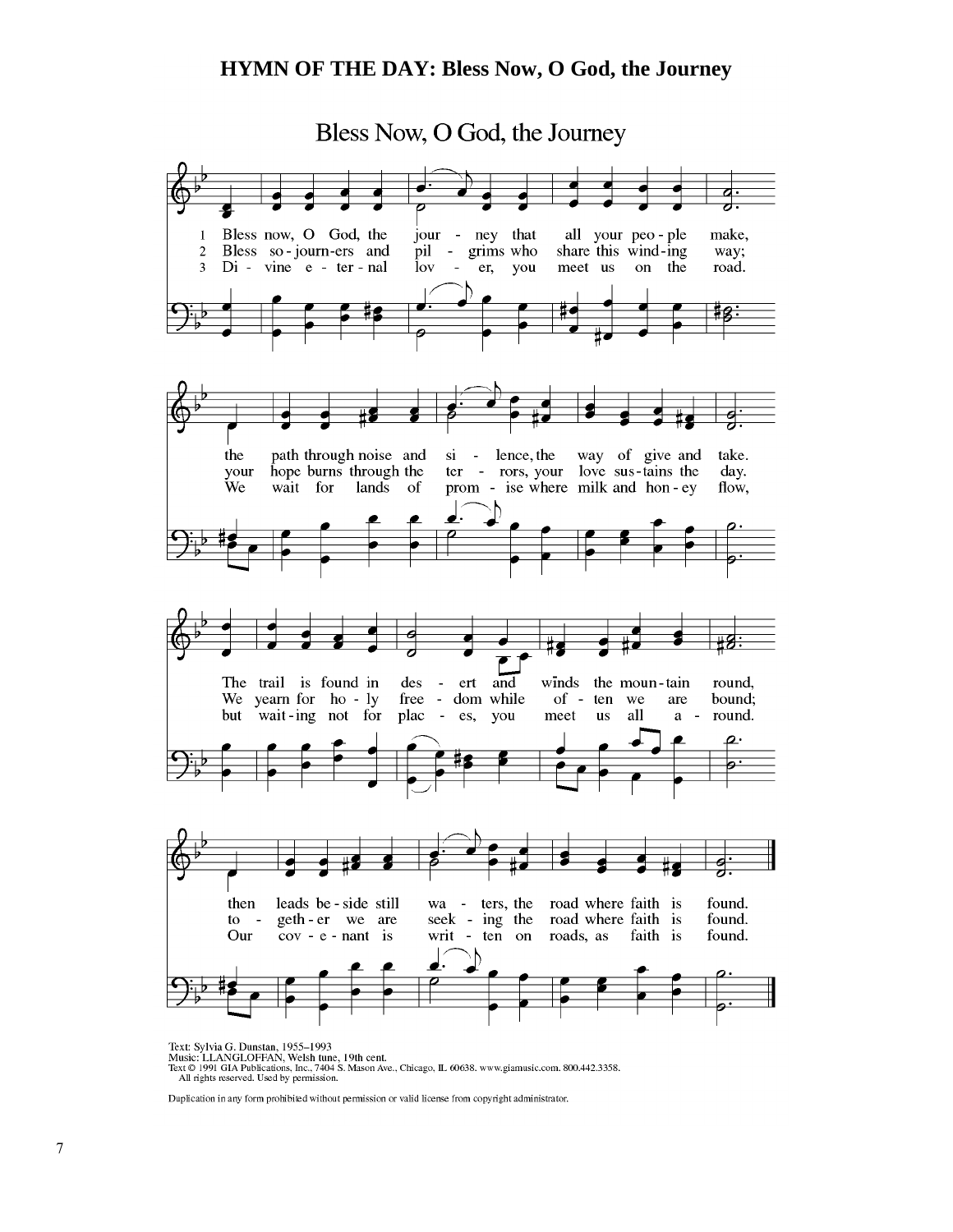# **\*INVITATION TO LENT**

L: Friends in Christ, today with the whole church we enter the time of remembering Jesus' passover from death to life, and our life in Christ is renewed.

We begin this holy season by acknowledging our need for repentance and for God's mercy. We are created to experience joy in communion with God, to love one another, and to live in harmony with creation. But our sinful rebellion separates us from God, our neighbors, and creation, so that we do not enjoy the life our creator intended.

As disciples of Jesus, we are called to a discipline that contends against evil and resists whatever leads us away from love of God and neighbor. I invite you, therefore, to the discipline of Lent—self-examination and repentance, prayer and fasting, sacrificial giving and works of love—strengthened by the gifts of word and sacrament. Let us continue our journey through these forty days to the great Three Days of Jesus' death and resurrection.

# **CONFESSION OF SIN**

- L: Let us confess our sin in the presence of God and of one another. Most holy and merciful God,
- **ALL: we confess to you and to one another, and before the whole company of heaven, that we have sinned by our fault, by our own fault, by our own most grievous fault, in thought, word, and deed, by what we have done and by what we have left undone.**

L: We have not loved you with our whole heart, and mind, and strength. We have not loved our neighbors as ourselves. We have not forgiven others as we have been forgiven.

# **ALL: Have mercy on us, O God.**

L: We have shut our ears to your call to serve as Christ served us. We have not been true to the mind of Christ. We have grieved your Holy Spirit.

# **ALL: Have mercy on us, O God.**

L: Our past unfaithfulness, the pride, envy, hypocrisy, and apathy that have infected our lives, we confess to you.

# **ALL: Have mercy on us, O God.**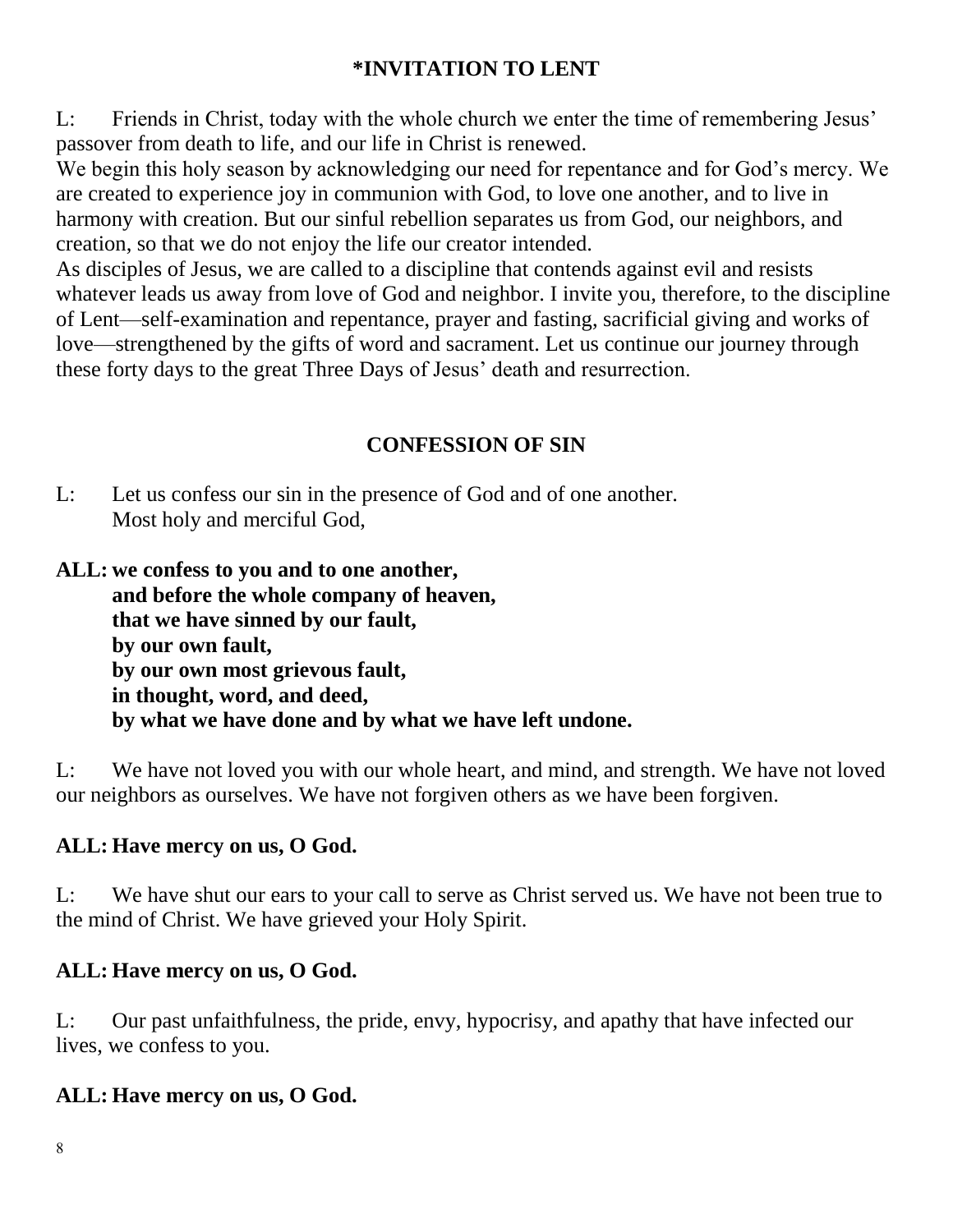L: Our self-indulgent appetites and ways, and our exploitation of other people, we confess to you.

# **ALL: Have mercy on us, O God.**

L: Our negligence in prayer and worship, and our failure to share the faith that is in us, we confess to you.

# **ALL: Have mercy on us, O God.**

L: Our neglect of human need and suffering, and our indifference to injustice and cruelty, we confess to you.

# **ALL: Have mercy on us, O God.**

L: Our false judgments, our uncharitable thoughts toward our neighbors, and our prejudice and contempt toward those who differ from us, we confess to you.

### **ALL: Have mercy on us, O God.**

L: Our waste and pollution of your creation, and our lack of concern for those who come after us, we confess to you.

# **ALL: Have mercy on us, O God.**

L: Restore us, O God, and let your anger depart from us.

# **ALL: Hear us, O God, for your mercy is great.**

# **IMPOSITION OF ASHES**

L: Almighty God, you have created us out of the dust of the earth. May the ashes that we receive be a sign of our mortality and penitence, reminding us that only by the cross of our Lord Jesus Christ are we given eternal life; through the same Jesus Christ, our Savior and Lord. **ALL: Amen.**

*At this time, people may come forward to receive ashes. The minister will mark your forehead with a cross of ashes, saying "Remember that you are dust, and to dust you shall return."*

*After finishing with the ashes, the minister continues.*

L: Accomplish in us, O God, the work of your salvation,

9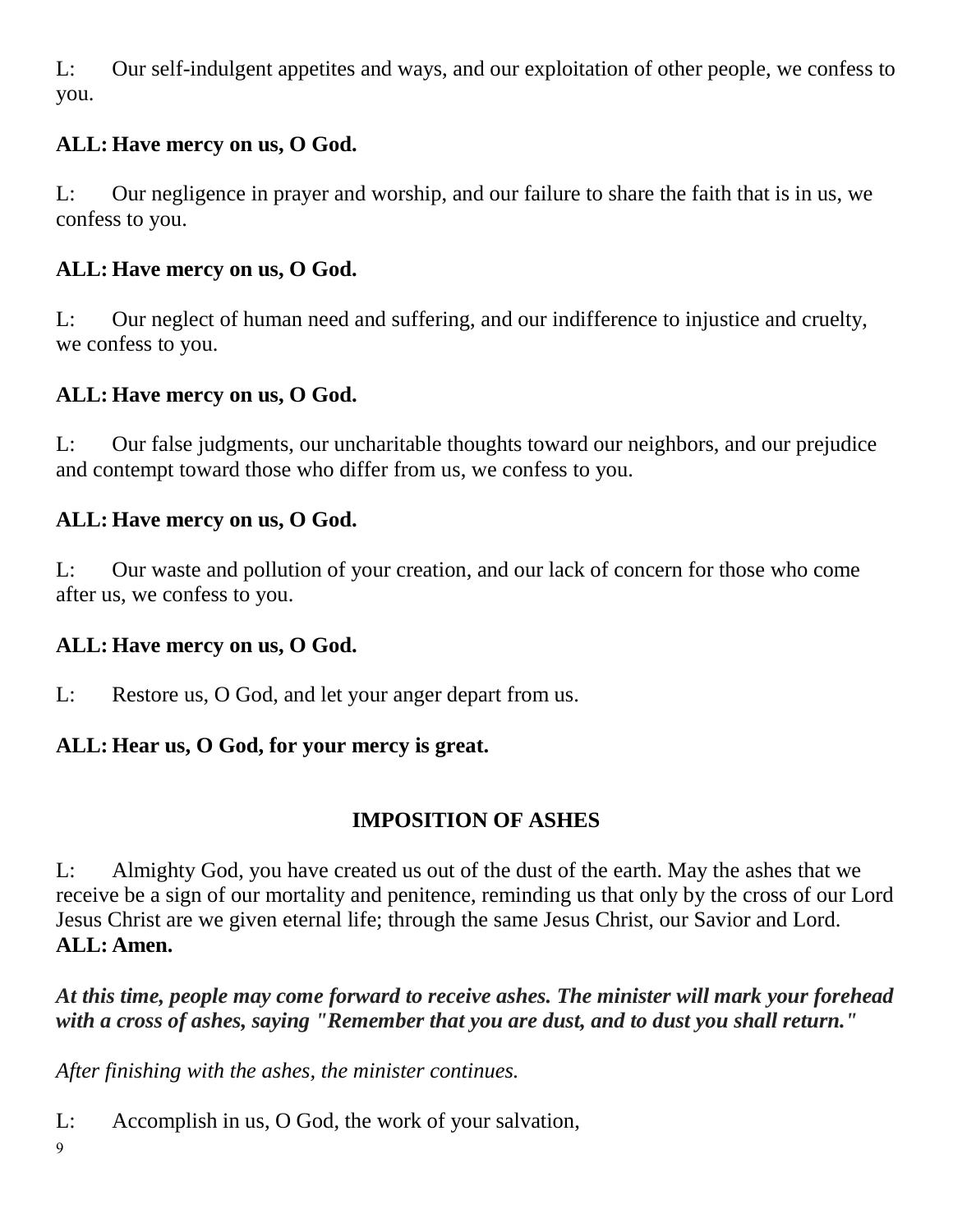## **ALL: that we may show forth your glory in the world.**

L: By the cross and passion of your Son, our Savior,

**ALL: bring us with all your saints to the joy of his resurrection.**

L: Almighty God have mercy on us, forgive us all our sins through our Lord Jesus Christ, strengthen us in all goodness, and by the power of the Holy Spirit keep us in eternal life. **ALL: Amen.**

## **\*PRAYERS OF INTERCESSION**

L: Drawn close to the heart of God, we offer these prayers for the church, the world, and all who are in need.

*Each prayer ends with these words:*

L: Merciful God,

### **All: Receive our prayer.**

L: Accept the prayers we bring, O God, on behalf of a world in need, for the sake of Jesus Christ.

### **ALL: Amen.**

# **\*THE SHARING OF THE PEACE**

L: The peace of the LORD be with you always. **All: And also with you.**

*\*\* Please greet one another creatively – being mindful of physical distancing – with a sign of Christ's peace from where you are seated.*

#### **\*THE OFFERTORY PRAYER**

L: Let us pray together:

**All: Extravagant God, you have blessed us with the fullness of creation. Now we gather at your feast where you offer us the food that satisfies. Take and use what we offer here, come among us, and feed us with the body and blood of Christ, in whose name we pray.**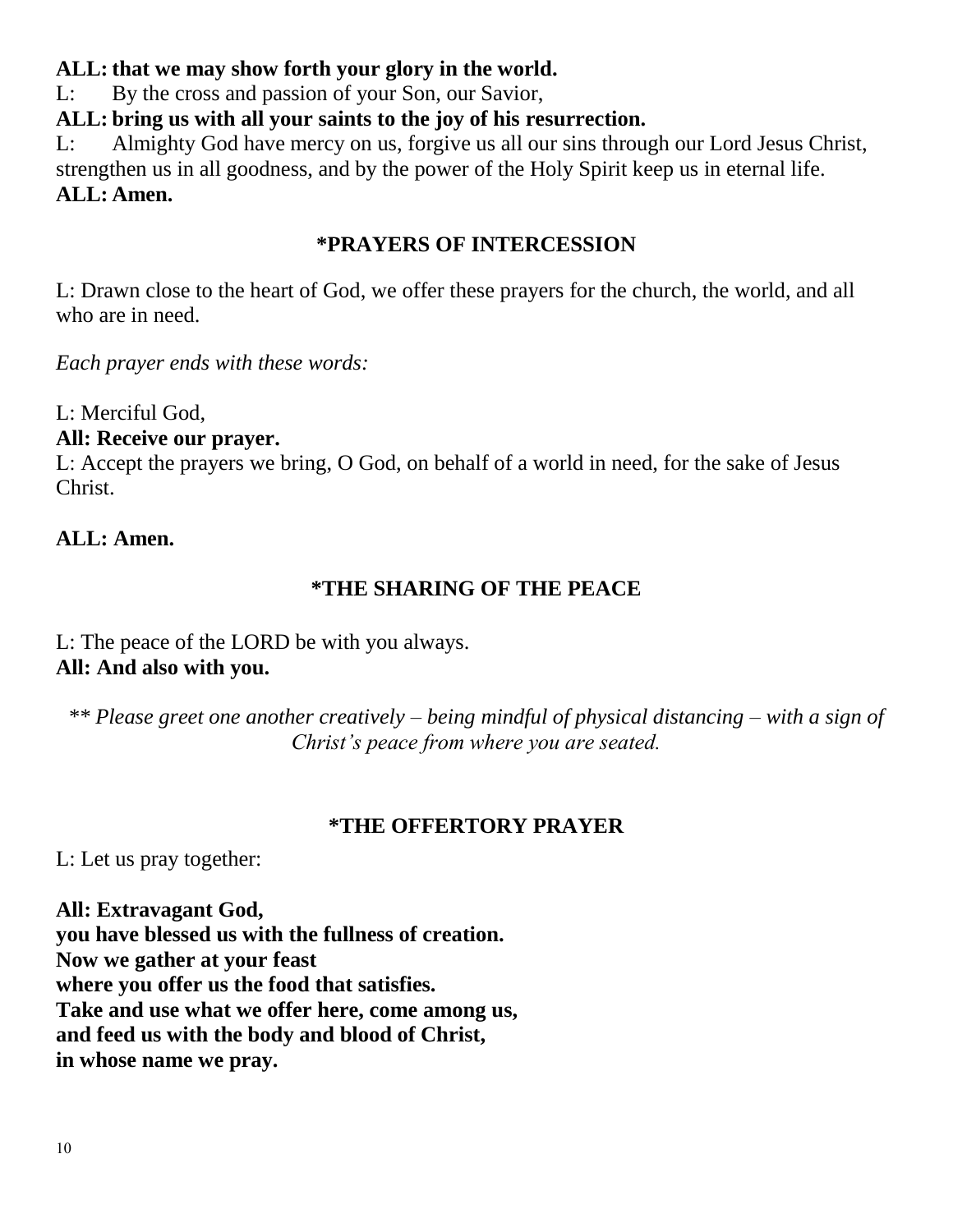#### **\*THE GREAT THANKSGIVING**



L: It is indeed right, our duty and our joy, that we should at all times and in all places give thanks and praise to you, almighty and merciful God, through our Savior Jesus Christ. You call your people to cleanse their hearts and prepare with joy for the paschal feast, that, renewed in the gift of baptism, we may come to the fullness of your grace. And so, with all the choirs of angels, with the church on earth and the hosts of heaven, we praise your name and join their unending hymn: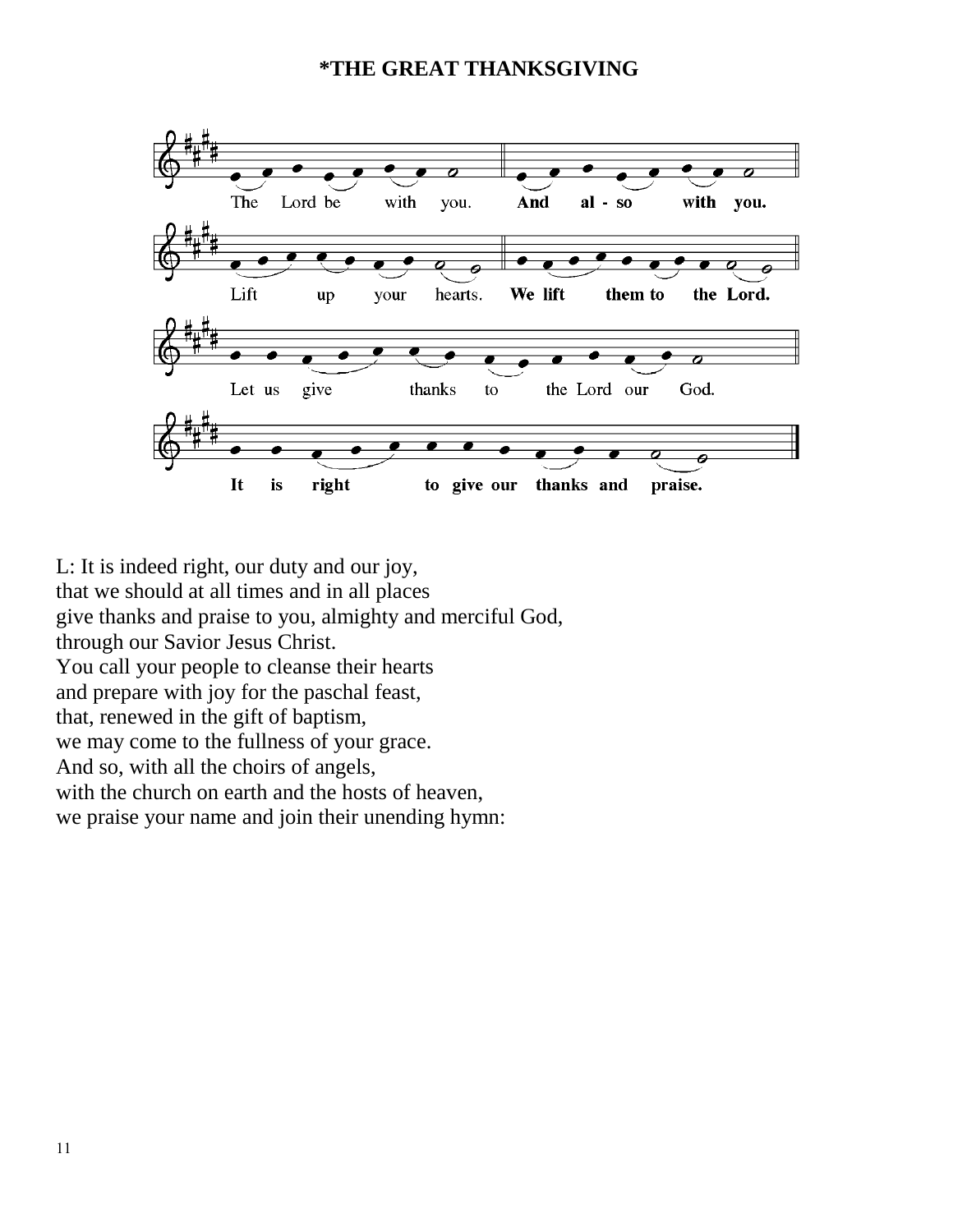

L: In the night in which he was betrayed, our Lord Jesus took bread, and gave thanks; broke it, and gave it to his disciples, saying: Take and eat; this is my body, given for you. Do this for the remembrance of me.

Again, after supper, he took the cup, gave thanks, and gave it for all to drink, saying: This cup is the new covenant in my blood, shed for you and for all people for the forgiveness of sin. Do this for the remembrance of me.

#### **\*THE LORD'S PRAYER**

L: Gathered into one by the Holy Spirit, let us pray as Jesus taught us.

**All: Our Father, who art in heaven, hallowed be thy name, thy kingdom come, thy will be done, on earth as it is in heaven. Give us this day our daily bread; and forgive us our trespasses, as we forgive those who trespass against us; and lead us not into temptation, but deliver us from evil. For thine is the kingdom, and the power, and the glory, forever and ever. Amen.**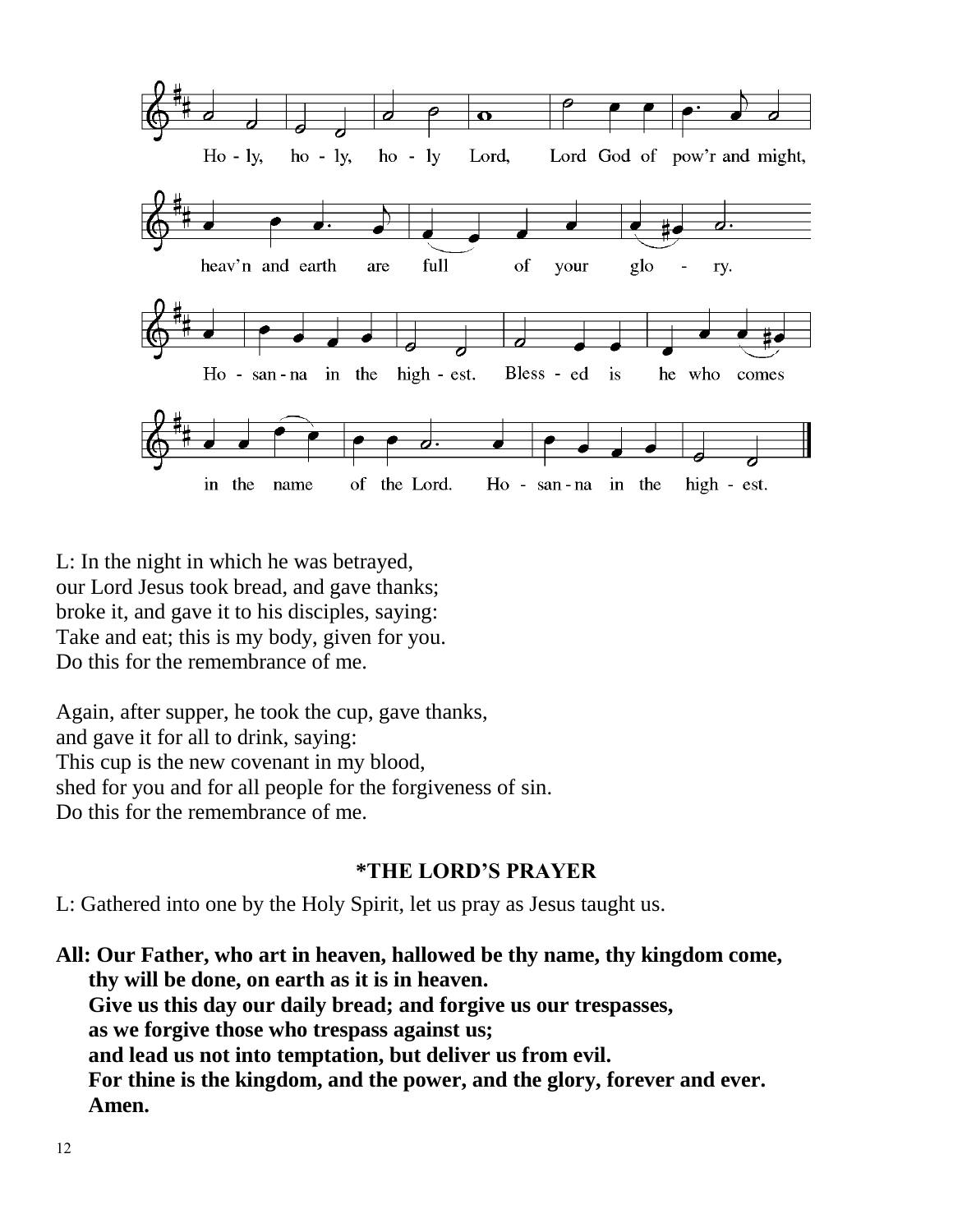#### **\*INVITATION TO COMMUNION**

L: Here is food and drink for the journey. Take and be filled.

#### **THE DISTRIBUTION OF COMMUNION**

*The minister will give instruction on the distribution of communion.*

#### **HYMN: Restore in Us, O God**

*To be sung during the distribution of communion*

#### **\*POST-COMMUNION BLESSING**

L: The body and blood of our Lord, Jesus Christ, strengthen and keep you in God's grace, now and forever.

**All: Amen.**

#### **\*PRAYER**

L: Blessed Jesus, in this rich meal of grace, you have fed us with your body, the bread of life. Now send us forth to bear your life-giving hope to a world in need. **All: Amen.**

#### **\*BLESSING**

L: You are children of God, anointed with the oil of gladness and strengthened for the journey. Almighty God, motherly, majestic, and mighty,  $\pm$  bless you this day and always. **ALL: Amen**

#### **\*SENDING HYMN: Lord, Throughout These Forty Days**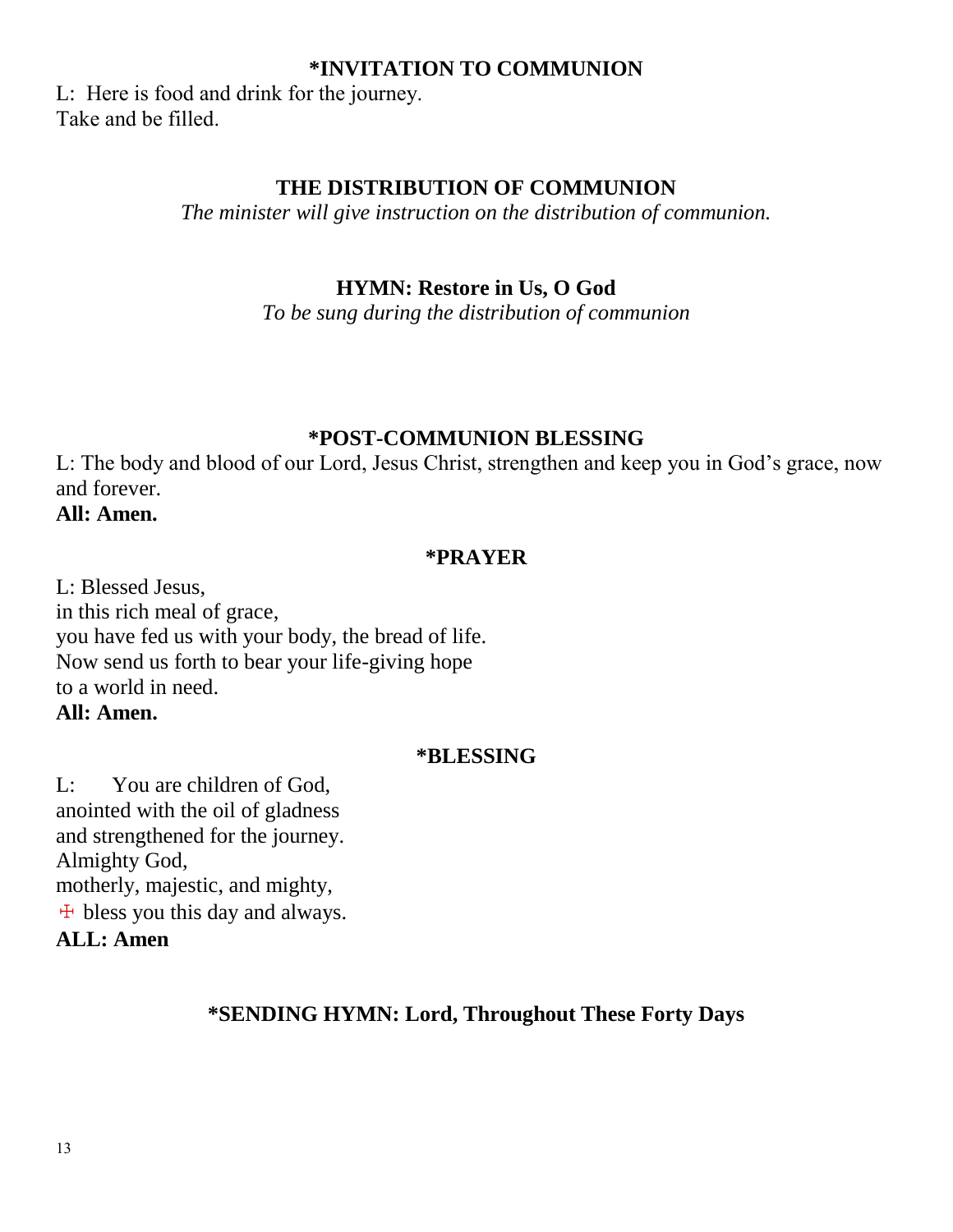

Text: based on Claudia F. Hernaman, 1838-1898; para. Gilbert E. Doan, b. 1930 Music: CAITHNESS, Psalter, Edinburgh, 1635

Text © 1978 Lutheran Book of Worship, admin. Augsburg Fortress

Duplication in any form prohibited without permission or valid license from copyright administrator.

#### L: Go in peace. Jesus meets you on the way. **All: Thanks be to God.**

Worship liturgy from Sundays and Seasons.com. Copyright © 2022 Augsburg Fortress. All rights reserved. Reprinted by permission under Augsburg Fortress Liturgies Annual License #SAS001595

Music reprinted with permission under ONE LICENSE #A-731772. All rights reserved